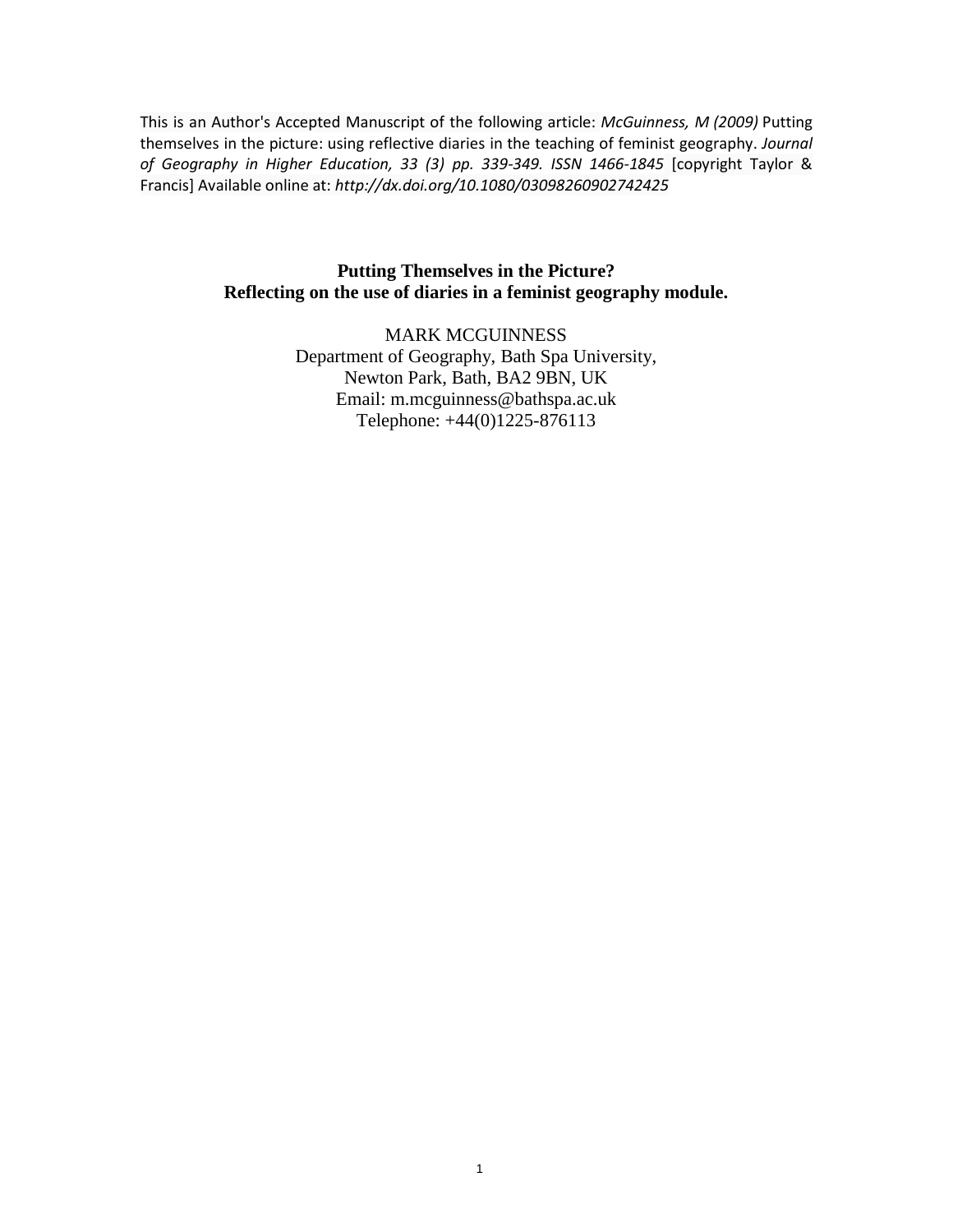**Abstract** *This paper looks back on the use of reflective diaries as an assessment tool in a feminist geography module over several years. It considers the ways in which reflection on practice and the valuing of the everyday could be seen as a specifically feminist pedagogic practice. It considers the alignment of module content with assessment format. The paper includes discussion of extended examples of student reflective writing and considers the practical and ethical drawbacks of using subjective modes of assessment with undergraduate Geographers.* 

KEY WORDS *Reflection, feminism, pedagogy, assessment.*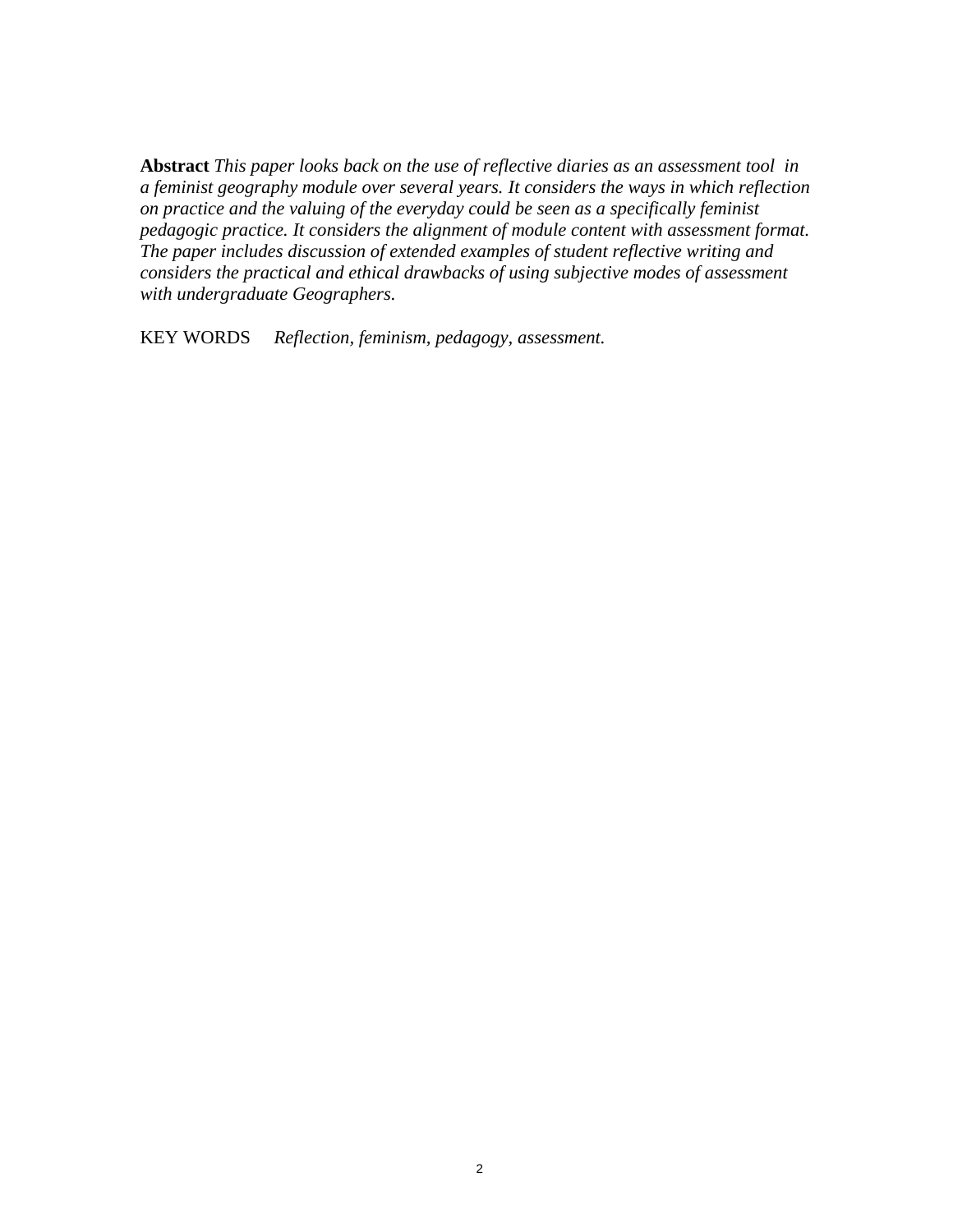# **Putting Themselves in the Picture? Reflecting on the use of diaries in a feminist geography module**

# **Introduction**

I have been convenor of an undergraduate feminist geography module for several years now. In the very first meeting each year I've been asking students, initially to some quite blank looks, to reflect on how their experience of gender affects their experience of space. As you will imagine, that first meeting often feels like the longest meeting of the year; my role is to destabilise student expectations, to reassure, encourage and even demand of a group of hesitant undergraduates to put *themselves* in the picture, through their *own* experience, rather than write another set of lecture notes based on mine.

As this module has, perhaps like me, been reaching something like maturity, I've been looking back over this experience of using student reflection as a tool for teaching about or, more accurately, since it is a student-centred tool, *learning* about - feminist geography. The module, as I discuss below, treads a familiar path for a module of this type, aiming to recollect, recover and celebrate other voices. The departure, for me at least, was that through diaries, this was to include the voices of the students themselves.

The paper looks at some extended examples of work (anonymised for the purposes of the paper) submitted by students and offers some personal reflections on my own experience of teaching and assessing this module over the last six years. The paper originally came to life as a workshop-based presentation for a Women and Geography Study Group of the IBG event (WGSG, 2005) and I am grateful to those who attended that event in London for contributing their experiences.

## **"Well, someone's got to teach it…"**

My journey began as a temporary one, helping out in a staffing crisis in the department, something that will be familiar to most readers of JGHE. But as I took over the leaderless *Gender Geography* module and moulded it to make it more, well, *me*, in line with my emerging research interests as well as incorporating the important material that students *should,* in my opinion, know, I actually found that I quite liked it. So I kept it, and I made it mine.

I liked the fact that I could consciously speak a little differently (as I do here). I liked the possibilities latent within the fact that – surprisingly for most students, and for some colleagues – a man was teaching this stuff. I liked the fact that students began to wonder if I was straight, or gay. I liked the fact that the teaching of feminist geography made me think much more carefully about the alignment of teaching, learning and assessment methods. For the first time I saw assessment as more than just another barrier, piled high on the desk, between me and the summer research project I had planned.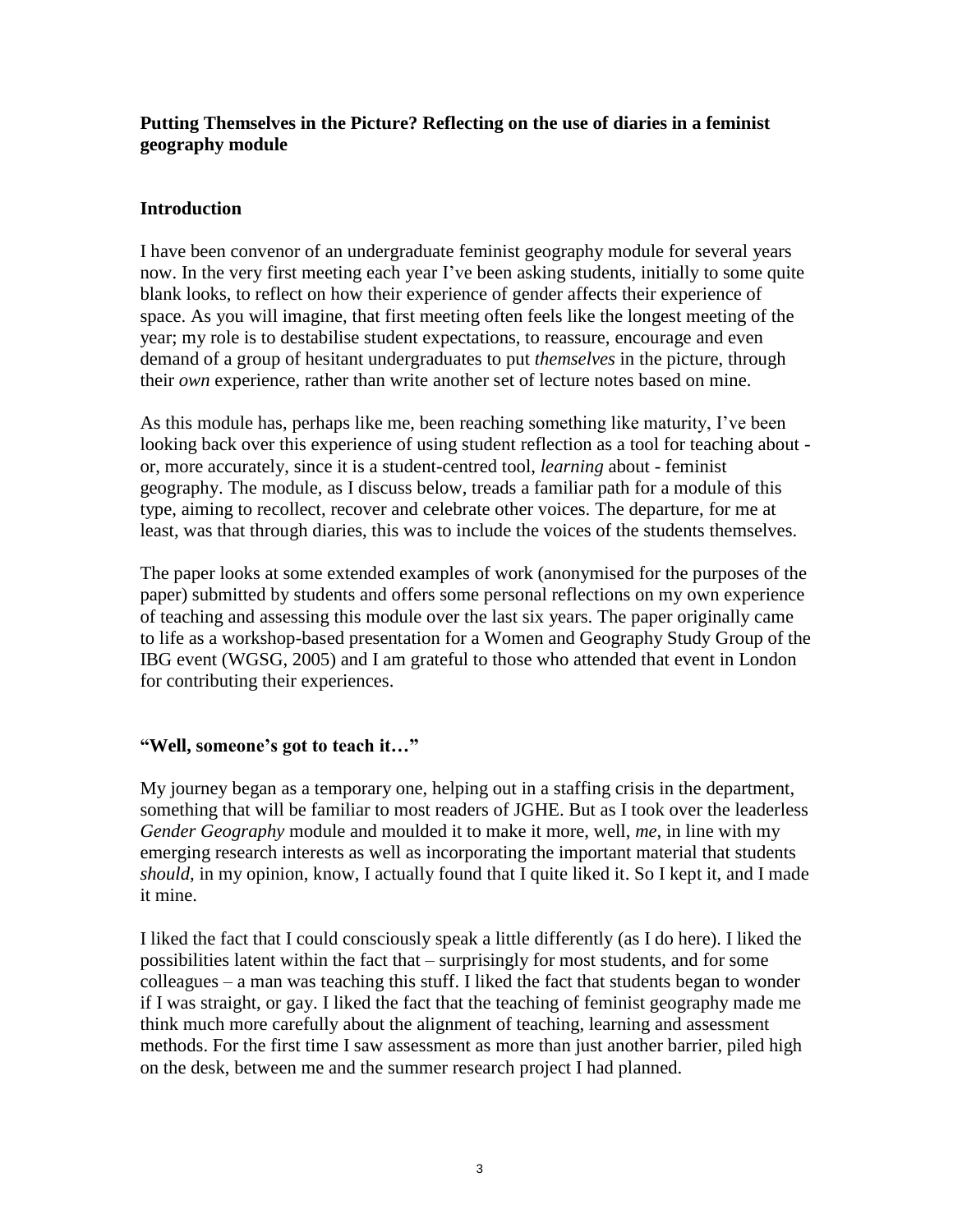### **On reflection in education**

I am not claiming to have invented the wheel, nor even to have *re*-invented it. This all took place in the early to mid-2000s in a UK university teaching environment during a period of more or less sustained debate about the practicalities and possibilities for reflective teaching and learning methods, including a good number of articles submitted to this journal (Moon, 1999a, 1999b; Haigh, 2001; Cook, 2000, Kneale, 2002; Harrison et al, 2003; Park 2003. There has been more recent scholarship in this area, see for example Thompson et al, 2005; Chappell, 2006). Whereas encouraging reflection on practice had long been accepted as a positive and desirable goal in professional life, such ideas were only gradually creeping into the training courses we were now being required to complete as part of our university probation schemes. I decided to go with the flow; out went the two-hour examination (*take that*, *pedants*!) and in came a multi-instalment reflective diary. To complete my *coup d'etat* I formally changed the name to Gender Geograph*ies*, a stunning victory for the postmodernists over the university establishment.

Having had a solid liberal arts education myself, I (of course) wanted students studying feminist geography to have a place where *their* voices could be heard, if only by themselves, each other and by me as the marking tutor; a place where they could have some ownership of their learning, and at the very least could see what they were learning (and what I was –sometimes – teaching) as broadly relevant to their lives. The teaching of feminist geographies should be about challenging assumptions about the world, accepted ways of doing things, recovering and uncovering lost knowledges and spaces. Like Webb et al (2002), I wanted to offer learners a more participatory relationship with academic staff, celebrating the private and personal as much as the global and political. Oberhauser (2002, 21) offered her experiences of a feminist pedagogy designed to "question the authoritative nature of conventional geographical knowledge and provide alternative perspectives" and I wanted some of that. Like Cook's (2000, p. 15) adaptation of border pedagogy, I too was searching for a scheme where "masterful overviews are not particularly welcome [where] the birds-eye view [was] grounded". Haigh told us that he found journals useful for making students "self-conscious of the development of their learning" (2001, p. 168) and how his students were 'almost forced' to "contextualise" themselves and to construct their own understanding (2001, p. 171). As a new lecturer keen to innovate, the possibilities seemed endless.

But most of all though, I just wanted students to *care* about what they were doing with me each week. I wanted to try reflective diaries because they offered students a way of making sense of the work they were doing on the module in terms of reference that they played a large part in constructing. Sure, I would still have to assess their work and form an academic judgement, but the processes of reflecting and relating to personal experiences might give these students something different to think about and, I was certain, to talk about when I was not present. I hoped the process would present them with fresh perspectives on the potential for feminist and, by extension other, critical epistemologies of the everyday.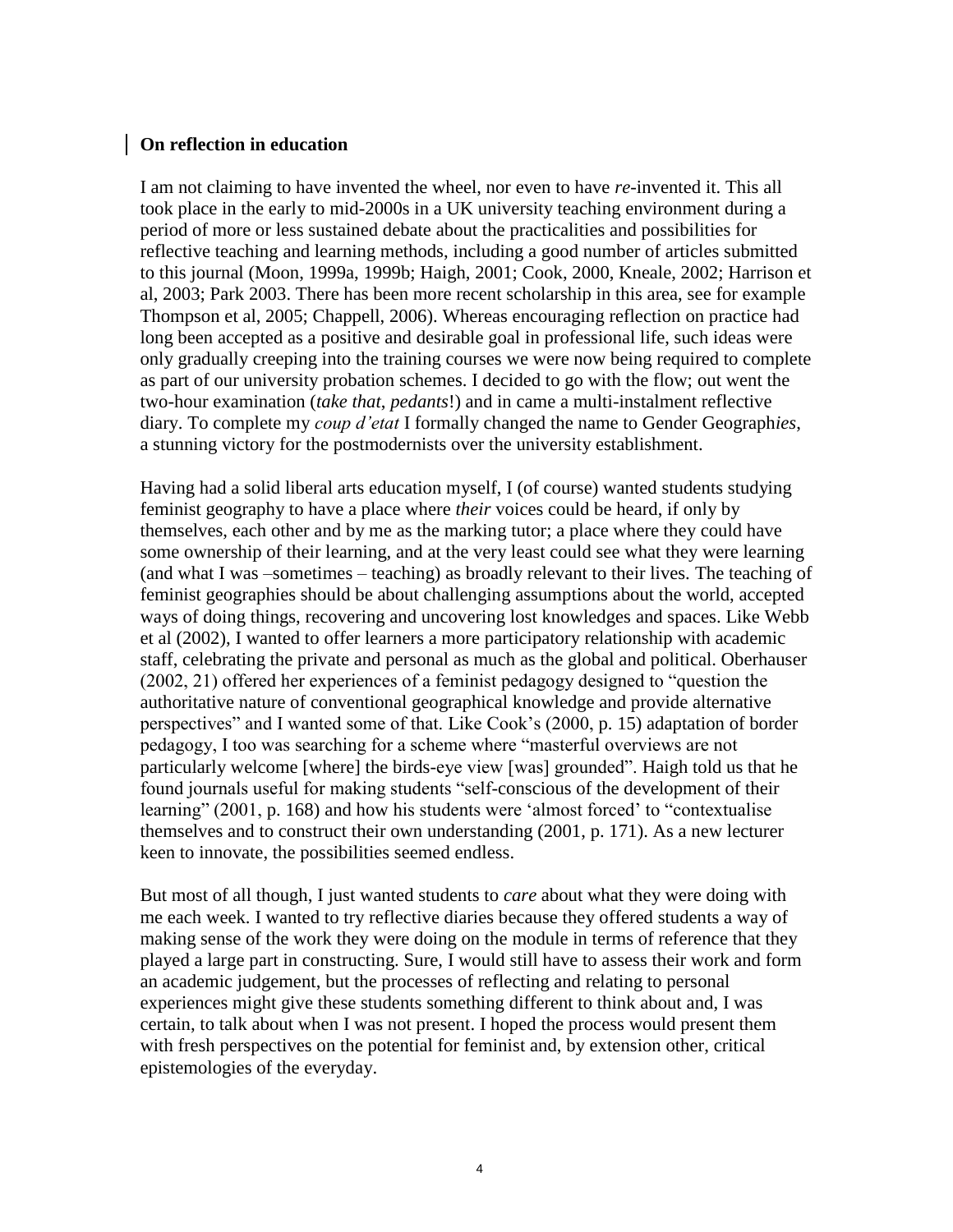Key texts had emerged in teacher education, foregrounding reflection as a means to embed and enhance continuing professional development activities (Boud et al, 1985; Grimmett and Erickson, 1988; Russell and Munby, 1992; Calderhead and Gates, 1993). Cowan's (1998) now classic *On Becoming an Innovative University Teacher: reflection in action* heralded the arrival of reflection in higher education teaching as a legitimate enterprise (which is not, of course, to say it wasn't going on in places already).

In the UK this activity coincided with the emergence of inaugural and properly-funded national agencies to support university teachers such as The Learning and Teaching Support Network (LTSN, now the Higher Education Academy). The very first pedagogic event I attended as a new lecturer was the LTSN-Geography, Earth and Environmental Sciences subject centre conference in February 2002 entitled *Time To Reflect? Promoting Reflection Among Students and Staff*. Inspired, I returned with a head full of ideas and set about designing the new assessment scheme.

That, then, was how the *Gender Geographies* reflective diary was born. I called it a 'reflective diary', but as Park notes (2003, p. 184) the names 'learning journal' or 'learning log', are also used to describe similar things. The diary accounted for 50% of the assessment of the module, the other half would be a conventional essay. The module was open to all, was entirely optional, at honours level and ran in semester one (autumn/winter) each year over 12 teaching weeks. Around 20 students have enrolled for the module each year.

Whilst the essay was conventional, being submitted at the end of the semester, the diary ran throughout the semester with regular submissions of 500 words to a total of 2,500 words. Students are not permitted to amend earlier submissions, but are provided with formative feedback following each submission so that they may improve on the next instalment.

Diarists set out from navigable starting points, beginning with a reflection on their experience of geographical education, where they consider Rose's (1993) critique of 'masculinist' field practices in relation their own experience of fieldwork with us. Students are guided to more recent literature that examines field experiences (Bracken & Mawdsley, 2004; Cupples, 2003; Madge & Bee, 1999; Powell, 2002), but crucially, they are asked to cite examples from their own experiences that conform or counter these arguments. Later instalments remain themed, but are much broader (e.g. "reflect on gender and welfare" or "reflect on gender and mobility") before a final instalment that, asks them to look back over the module and identify aspects of the module they particularly struggled with, enjoyed, or simply didn't understand..

## **Why reflect in feminist geography?**

A module in feminist geography is, for me, a module that should encourage critical reflection upon and interpretations of the taken for granted nature of everyday lives (Monk & Hanson 1982; Monk, 1985; McDowell, 1992, 1994; Browne, 2005). Gillian Rose had appealed convincingly throughout *Feminism and Geography* that "the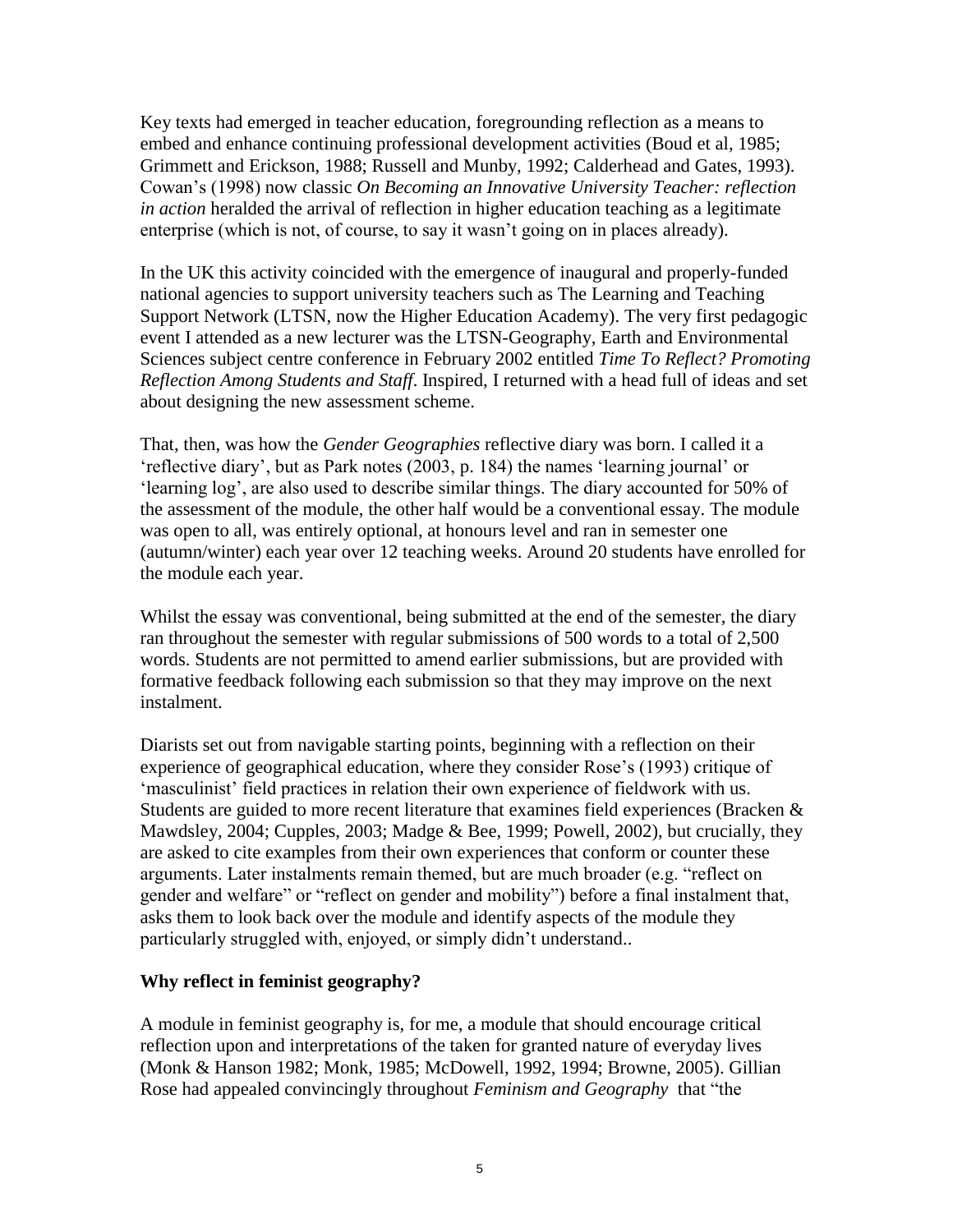everyday routines traced by women are never unimportant, because the seemingly banal and trivial events of the everyday are bound into power structures which limit and confine women" (1993, p. 17). Using a diary method offered an opportunity for students to begin to take *their* "banal" and make it interesting, casting new light on old thoughts. I encouraged students to think outside of the usual box, look for gender and geography in unusual places; in the kitchen, in the park, on the bus.

I found that the subjective nature of the assessment item, asking students to constantly search their own lives and experiences mapped well onto more sophisticated arguments about the nature of science and objectivity in western science (Haraway, 1991; Harding 1991). Prior to this, I had struggled to engage students with such content through conventional lecture delivery as part of a geographical research methods module. However, once brought to life by students' own attempts to retain some semblance of objectivity in what was clearly a subjective narrative gave me the necessary leverage for the introduction of feminist ideas about critiques of scientific objectivity, 'partial perspective', and more specifically Rose's (1993) critique of the dualistic epistemologies of geographical science. Quite a trick for a diverse undergraduate constituency.

#### **Putting themselves in the picture: student reflective narratives**

Though I would agree with Haigh's (2001, p. 173) comments that you "have to be very seriously interested in what is going on in the students' minds to deploy this learning strategy, or you must have a reasonably small class", my experience has been that the work submitted for this assessment item over the years has proven itself to be some of the most sophisticated and interesting student work I have ever read. Whilst much of it was, inevitably, pedestrian and resorted to 'essay style' as the safest route through a final year module, large numbers of students have demonstrated evidence of capable reflection that clearly results from careful thought about what they have been reading as well as other unexpected takes on the task. What follows are extended examples of student work submitted in these diaries. Other authors (Haigh, 2001) have tabulated responses or offered disembodied snippets of information. I have consciously avoided that approach here, choosing instead to offer fewer in number but more in length of discussion. It is hoped these give the reader a better idea of what the student concerned was thinking and trying to achieve, giving extended space to student thoughts and writing, better reflecting the nature of the assessment. The first examples illustrate the students' attempts at taking academic argument ('objective knowledge') and relating it to their own personal worlds ('subjective knowledge') as they toe a line between academic citation and personal reflection to develop their points:

"In addition to being largely overlooked by both the military […] women, as the wives of army personnel, often find themselves marginalized both spatially and socially. As Cooke & Speirs (2005) document the effect of being what they term a 'trailing wife' and having to move every two or three years results in a reduction in women's chances of finding work and developing their careers. However, in addition to this, army housing,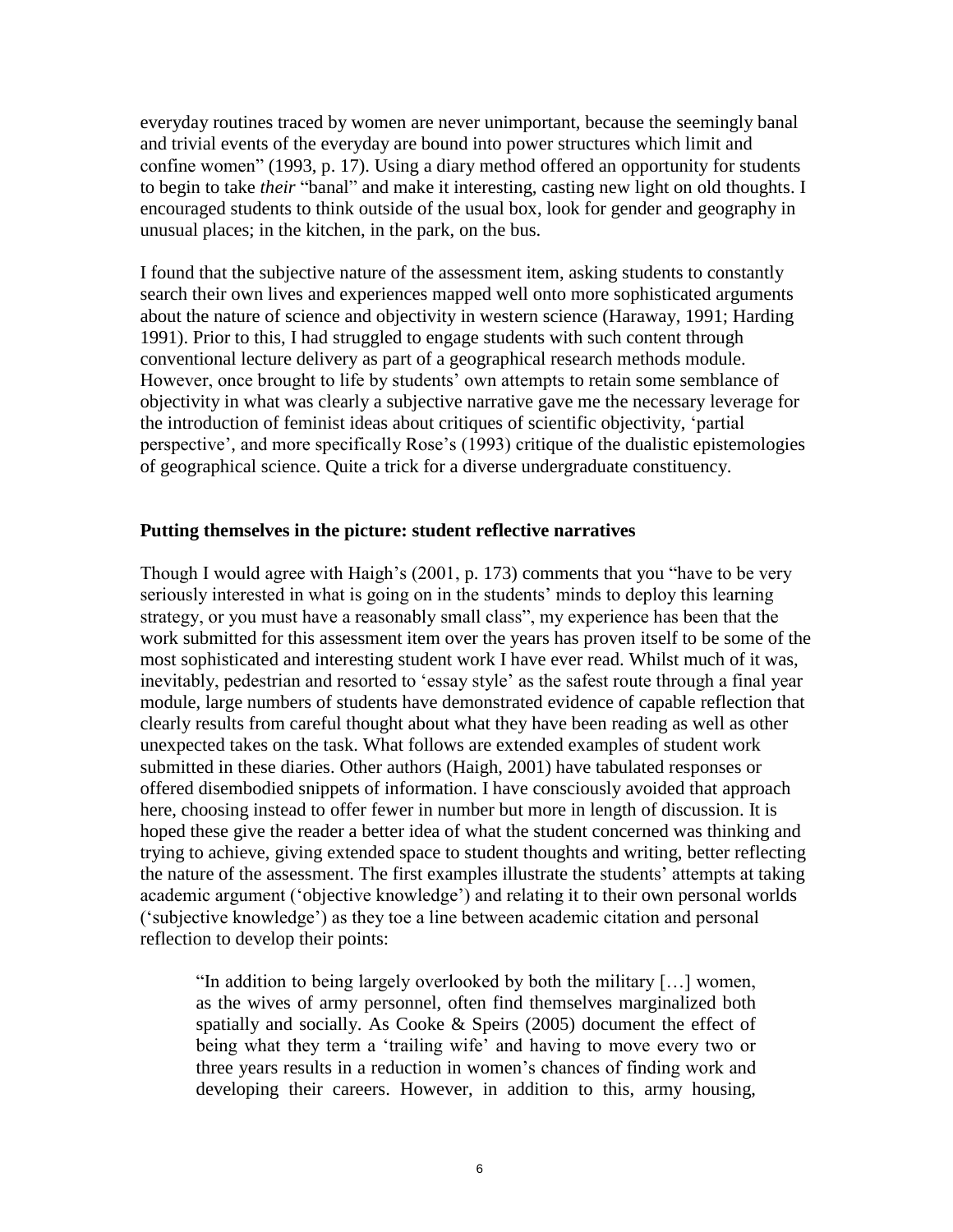which is usually situated in rural or semi-rural areas close to bases, often results in army wives, such as my mother, being socially and spatially isolated to small residential areas with poor infrastructures and few employment opportunities" (WT, male student).

"The Welfare State rings alarm bells in my head. "Welfare State- A system, by which the government provides a range of free services to people who need them." (Wehmeier: 2000) My Mum has brought up four children. She is sixty-one and hasn't worked since she was nine-teen. I was born when my youngest brother was nine-teen so she was bringing up children for forty- years. Mum got divorced around 1976 and then met my Dad and her and my two brothers went to live with him and his daughter. No problem- I was born ten years later, Dad had his own business Mum would just help out if needed. Problem came when, after being together for 26 years Dad decided to have an affair and left home leaving me and Mum with nothing. Mum and Dad were never married so despite bringing up his two children and her ex-husbands two children she was left with nothing" (LP, female student).

The above are quite typical submissions for this module, insofar as they oscillate between discussion of personal/family biography and academic geography. I am struck by the ways in which wider reading is presented alongside micro-level and highly personal experience. For me, this suggests more than a simple and superficial understanding of what has been challenging the student during the week. They have read something, and made it relevant in terms of their own choosing thinking through how these abstract social and spatial processes have impacted on their lives, if at all.

Other students offered responses that were potentially troubling in ways that suggested the assessment was seen as a liberation of personal experiences, often including hardship of varying degrees brought out from the shadows of the private realm and used to illustrate academic points. Whilst obviously incredibly important to the individuals concerned, such stories had been – despite obvious implications for the quality of their learning experiences – of little prior significance to tutors and I still read them uncomfortably as I write this long after first sight:

"The initial difficulty I encountered when reflecting on my experience of gender in fieldwork was the realisation that my experience of fieldwork is very limited. The not so immediately obvious question was: why? To investigate my lack of fieldwork experience I began to examine my personal position in space, place and time. This inspection highlighted that I encounter significant accessibility restrictions to fieldwork. This discovery has proven uncomfortable for me in that I am positioning my family as a barrier to my mobility. [...] The restrictions I face are highly gendered in that they are reproduced among other females throughout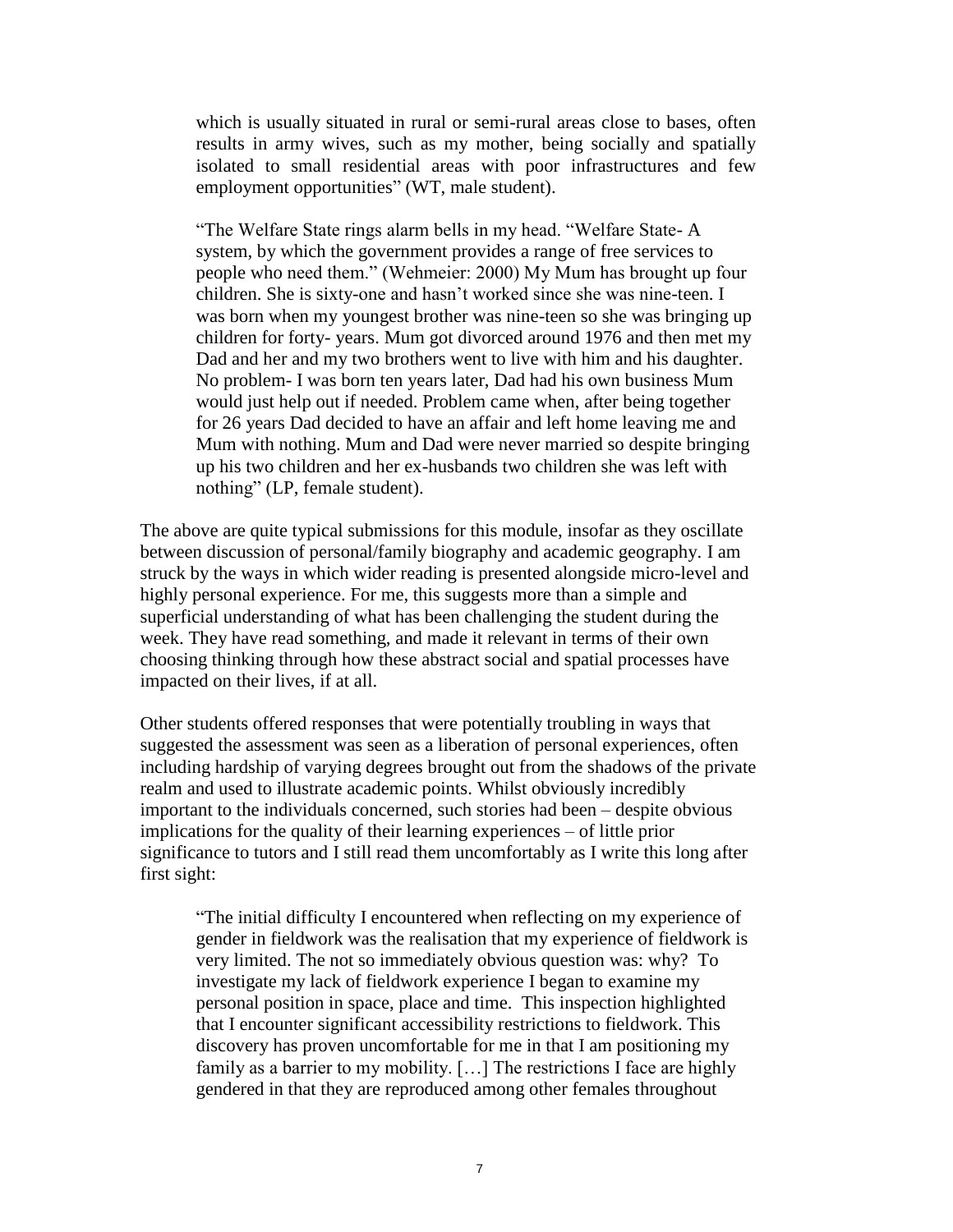space and time. […] As a wife and mother I undertake almost all the domestic work and childcare duties and am also the principal carer for my disabled child. These factors place significant space-time constraints on my mobility […] Space-time rigidities have twice caused me to turn down the opportunity to participate in a ten day fieldwork experience in [mainland Europe]. Reflections on my experience of gender in fieldwork are thus far those of exclusion and inaccessibility" (SB, female mature student).

"My male partner recently bought a car and found that it was considerably cheaper to put me (a woman) on the insurance than it was for him alone. However although I contributed to half of the said insurance I have restricted access to the car. Ten weeks ago I would have thought little of it, but now I begin to question why insurance is less for women and obviously why do I not have the same right to the car as my partner. […] Traditionally the home is 'a woman's place' thus enforcing the belief that private and public spaces are heavily gendered. This is evident in my home life where I constantly tidy up after my partner and wash dishes. Recently I have begun arguments explaining that he should be willing to aid me and participate in household tasks" (LB, female student).

Such small scale but individually significant 'discoveries' could be the staple of a useful and valuable social science. Certainly, if we consider the purpose of transformative social science (Wellens et al, 2006) perhaps assessment tasks *should* force individuals to ask difficult questions of those around them - even, following feminist pedagogy, questioning the authority of those who tutor them. I confess to more than a little unease at this proposition, unhappy about being too implicated in an individual student's evolving life choices, then just walking away at the end of the class. This is fraught with ethical dilemmas for staff. As Bondi (2004, 177) reminds us, we are not equals with our students as we have the authority to judge their work and actions, something that can have multiple and unpredictable outcomes. I reassure myself that such thoughts relate to only a very small part of the modern undergraduate's life anyway and my assessment task only a very small part of just a single semester of study for the students in my class. However, my experience of using diaries might endorse Wellens' et al's (2006, p. 119) position that "the geography classroom should be a site of political engagement and highlight the importance of students examining the meaning of social justice and equity in their own lives".

Beyond such politics, other students offered impressive and unexpected creative responses to my requests for regular responses to particular themes. Traditional geography and geographers have little experience of more creative forms of expression to put a point across. However, freed from the usual demands to craft arguments in a neutral, objective and disembodied fashion some students submitted work that would not be out of place in a creative writing class, whilst still remaining faithful to critiques of so-called neutral social worlds: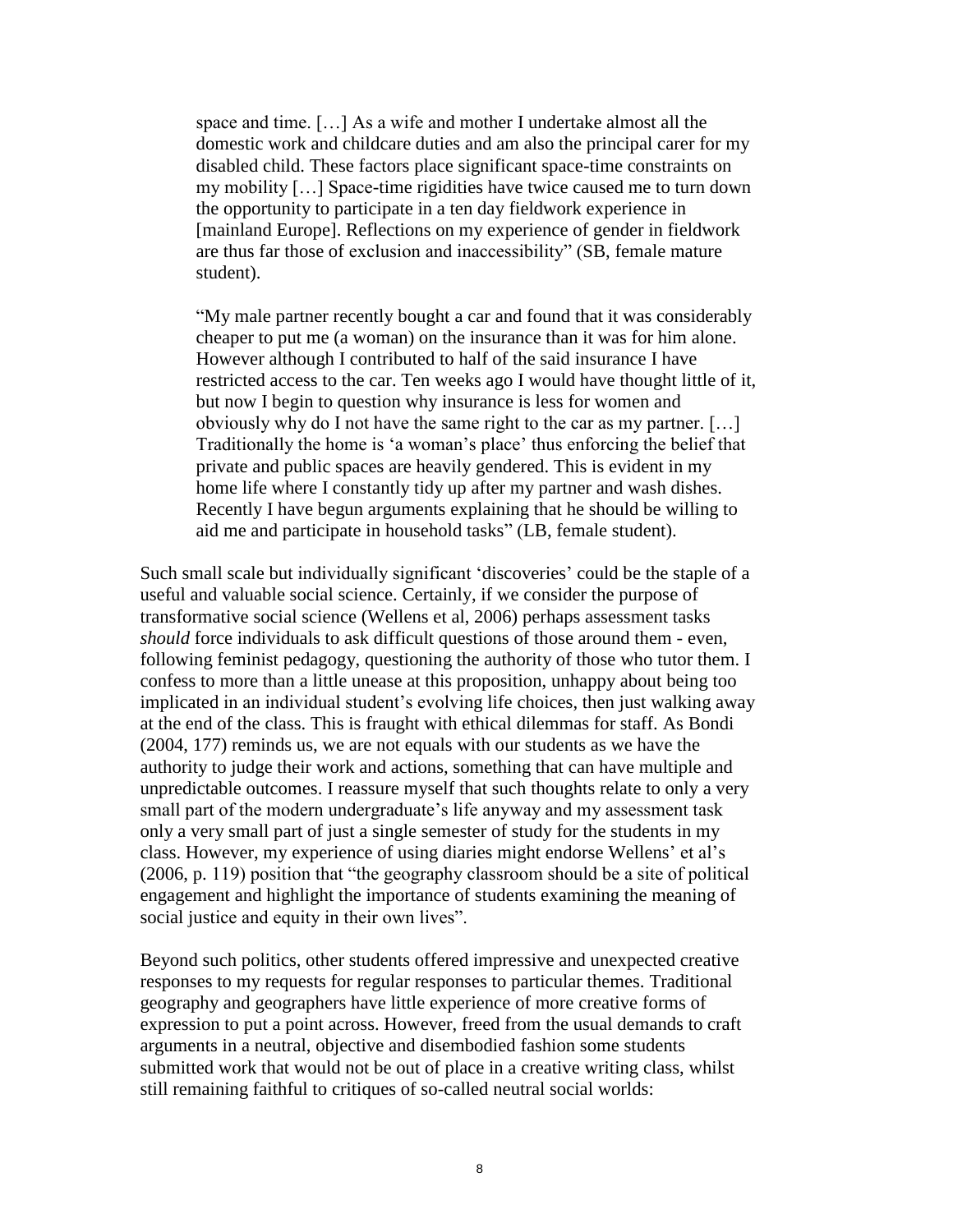Nothing to worry about, I tell myself. Ticket in hand, rucksack firmly strapped to my back. It is rush hour but as I look around and consider my position I am not fazed by the blockade of people hurtling towards me as I head for the ticket barrier. Success! Through the barrier, no problems at all, even the rucksack made it through despite the lack of room to manoeuvre. The escalator approaches and again I am left to consider my position. "Stand to the right" I am told, as what feels like hundreds of suits rush past in an attempt to make headway to the next tube. It is dark, crowded and oversubscribed as an efficient means of travelling. Distracted, I begin to consider the evening ahead and the prospect of having to repeat this again. And then it happens. "S\*\*\*." I swear to myself, everyone around me, and the escalator that stole my shoe.

Escalators clearly were not designed for women wearing stiletto shoes. This was my first experience of the London Underground. A woman's mobility is facilitated by public transport but also restricted by the underprovision of services (Greed, 1994, p.103). […] I fear that it is a prime example of the facilitation of male mobility where architecture has been developed primarily as an expression of *their* practical needs, permitting the public role (McDowell & Sharp, 1999, p.222-223). In my experience this gendered architecture of mobility isolated me, as a woman, within the public realm (Pain, 1997, p.233). (RW, female student)

Compared to earlier instalments from the same student, this example demonstrates the way in which students often grow in confidence as the diary evolves. Despite initial hesitation, students seemed relatively comfortable with the assessment format by the end of the semester. Regular end of module quantitative surveys show student satisfaction with the assessment scheme for this module ran an 80%+ rating of "excellent or very good" from its inception – a rate varying between 10-20% higher than the programme average. More tellingly, final entries in the diaries provide some subjective commentary on what the module has meant to them and how their study of feminist geography – temporarily at least - has become part of their lives:

Having completed the assessment I'm now able to understand and appreciate the significance and appropriateness of reflective diaries in a gender module. An opportunity not often given to combine distant, academic, authoritative theories with personal, individual practices. [...] I was pleasantly surprised that when I was questioned by my uncle, who asks me this exact question every time I see him 'whether I can make chapattis yet' I didn't just smile tolerably but started questioning him and voiced my very loud opinion! (DR, female student)

Gender Geographies has left me feeling scattered. I used to think that everything that went wrong did so because I made the wrong choices and I could always just make the right ones. I do not want to be part of the caring network (Graham, 1985) or work the 'doubleshift' (Abbot, 2006), I want to be the bread winner -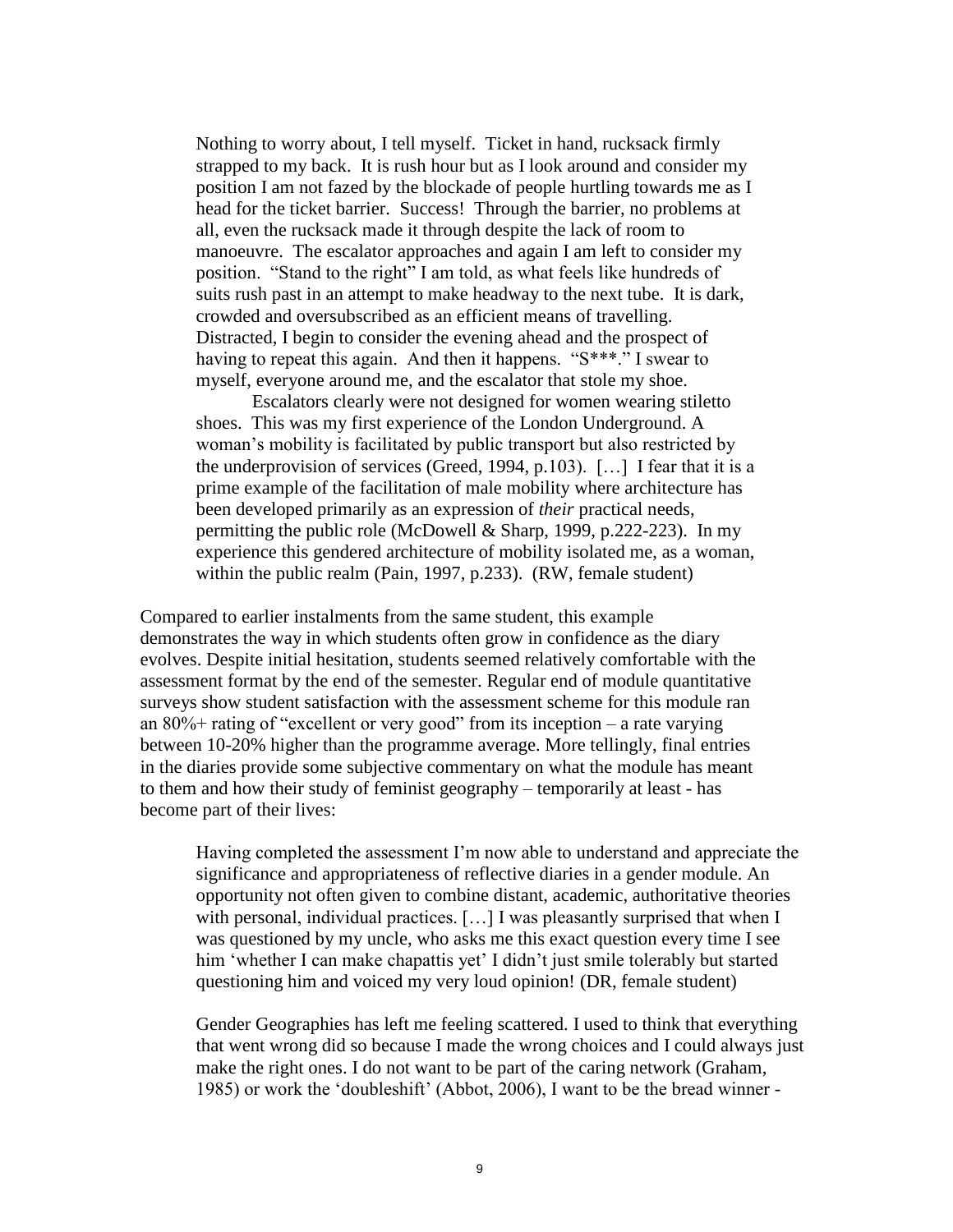and I just can. I'm not so sure now, that it is as simple as that. […] I do not wholly believe that I am doomed to a constricted life because I am female, but I am afraid to admit I have found the module almost confirming of fears that whispered deep within me from an early age, that my movement through society is disturbingly hindered by an invisible constraint that I imagine tied between me and the unspoken responsibility of reproduction (SS, female student)

#### **Conclusions: reflecting on my experience**

I found running reflective diaries to be an effective means of engaging students in discussions and debates about topics they were otherwise indifferent or openly hostile toward. The nature of feminist scholarship and critique made this form of assessment highly compatible with the content of the module and that reassured initially sceptical students. Feminist geography, with its concerns to recover lost histories and spaces and a healthy internal debate about science and subjective experience presented an excellent opportunity for and compatibility with reflective practice - but it won't be appropriate everywhere.

I found that the ways in which students were (almost always) happy to relate their personal, subjective experiences to the academic work they were discussing with me and each other thoroughly refreshing. This was especially so for the less confident (most often female) students, who produced work of remarkable clarity and originality but who otherwise said very little in these (or other) classes. Almost all students read far, far more for the reflective diary than any other piece of assessment I have worked with them on throughout the programme. This would also include, proportionately of course, the dissertation. It was not untypical to find a 500 word diary entry supported by ten or even fifteen references to classic and current literature in the subject.

However, there are myriad attendant problems with this form of assessment. Students learn to 'play the game', just like any other assessment item. Many students operate in purely utilitarian or instrumental ways, figuring out what they think I am after, rather what they feel or what they want to say. Diaries do not uniquely suffer this vulnerability, of course, but neither do they go any way to solving this problem. More seriously, an item of continual assessment requires marking tutors to know the identities of the authors of the work they are assessing in order to measure and comment upon progression. In a system that has near universal anonymous marking, this is a quality issue for which I offer no solution. The anonymous marking system protects tutors as much as students; using incremental diaries (at least in this way) removes this protection for both parties. Indeed, there are potentially serious ethical issues in us asking (even requiring) students to tell us all about their personal lives … confidentially of course … but do *please* speak up. Do we reward those who confide/confess/convince the most thoroughly? It could be construed, as Bondi (2004) cautions, as an abuse of 'institutional power' invested in university teachers. Perhaps those suffering domestic abuse, or debt problems, or who happen to be working out their sexualities right now, would rather I didn't ask them to let me have a quick look into their lives, confidentially or otherwise. This is not to say that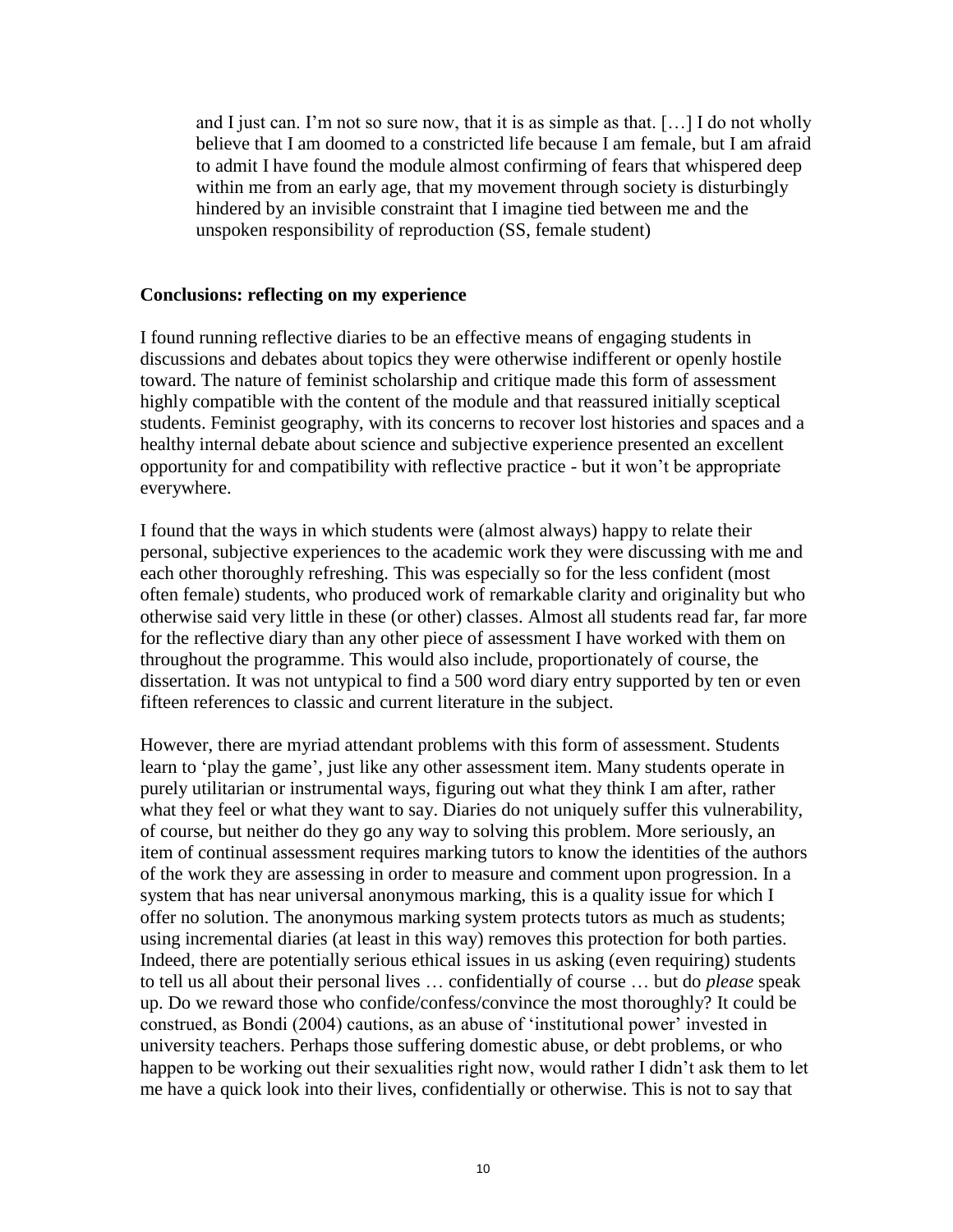this has ever been raised as an issue by a single student – but then they wouldn't, would they?

Finally, there has been the suggestion that this form of assessment favours female students, perhaps best suited to feminist practice because it is modelled on a way of speaking that women in western culture are more familiar with than most men. Haigh (2001, p. 169) in his review, cites work that variously suggest that "the learning journal approach is more sympathetic to current understandings of 'women's ways of knowing'" whilst on the other hand other work portrays the 'reflexive self' as a masculine agent, self-conscious and initiating change. His female students were in fact gaining a higher proportion of their final grade from their learning journals that the other forms of assessment he required of them (2001, p. 185). Kneale, in her research on student experiences of Personal Development Plans (a key area for the use of reflective writing) found that "there was a clear bias in usage: generally female and mature students expressed the more positive views" about the benefits of reflection in the curriculum (2002, p. 87), although her survey also suggested that her colleagues felt that the male students, whilst not explicitly valuing the exercise, still knew exactly how to do the work - it was more a case that they did not value the discipline required to keep the diaries up to date. The performance data for students who took Gender Geographies between 2003/4 and 2006/7 are equally mixed (table 1).

| Mean results         | Diaries | <b>Essays</b> | Format<br><b>Difference</b> |
|----------------------|---------|---------------|-----------------------------|
| A11                  | 61.11   | 57.76         | $+3.35$                     |
| Male                 | 59.34   | 54.39         | $+4.95$                     |
| Female               | 61.90   | 59.25         | $+2.65$                     |
| Gender<br>Difference | $+2.56$ | $+4.86$       |                             |

Table 1: aggregate results on Gender Geographies 2003/4-2006/7

Both male and female students received higher grades for the diaries than the conventional essays they also produce (higher mean by 3.35%). Here, women did indeed receive slightly higher grades than men for their diaries (2.56%), but contrary to Haigh's experience, it was the men who were making the greatest proportion of their overall credit from the diaries with nearly 5% more credit – half a UK degree classification earned by men in the diaries compared to the 2.65% difference between items for women. Women were in fact most convincingly outperforming men in their essay writing, not in their diaries.

So, to conclude this personal reflection of working with students on and *with* feminist geography, I found an excellent alignment of teaching, learning and assessment methods that has produced some of the most dynamic classroom exchanges I have yet to experience. The diary format discussed here has proven immensely valuable in engaging students personally and meaningfully in ways that make sense to the individual student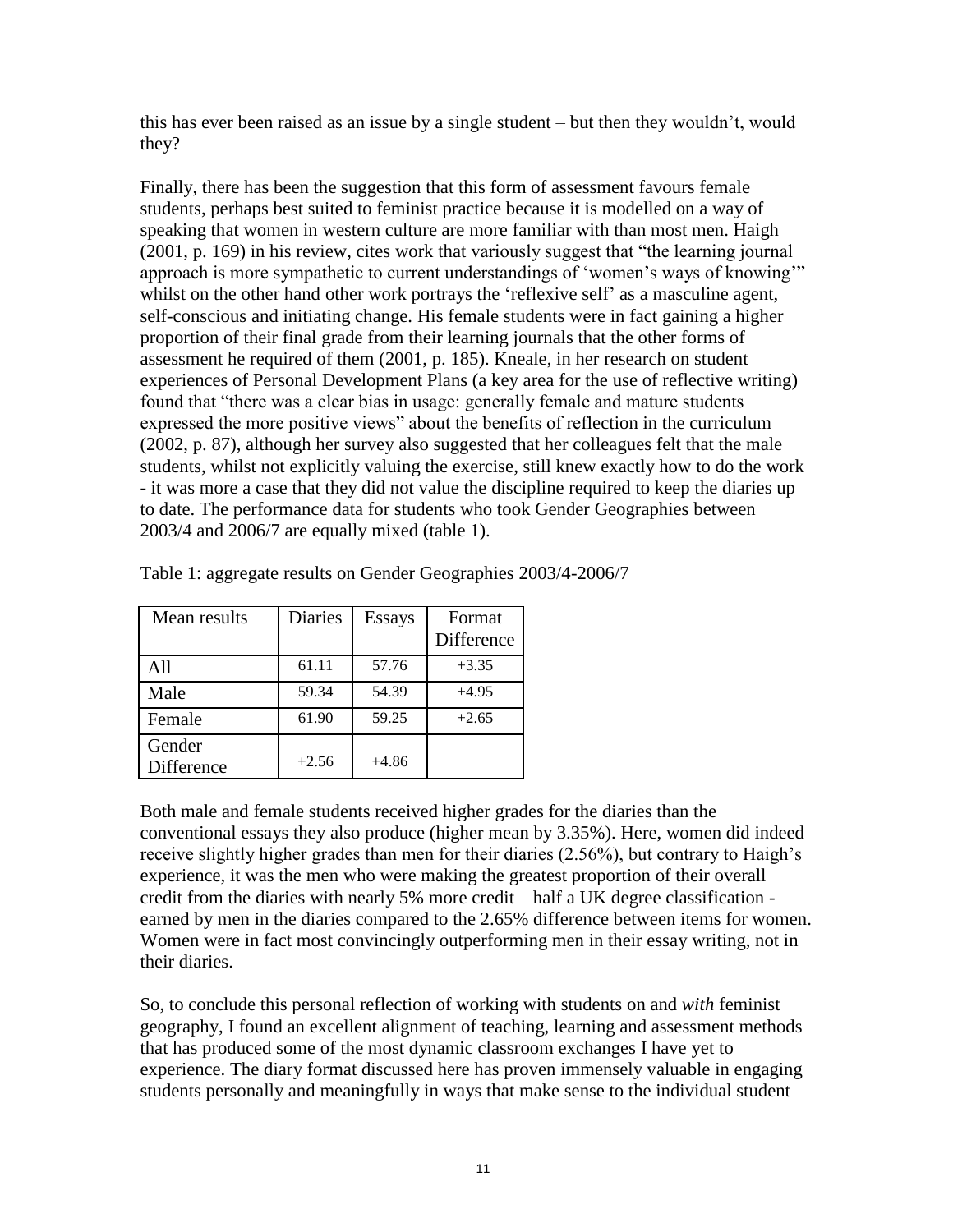themselves. That is, from my experience in this time and in this place, the most valuable contribution feminist geography and feminist scholarship has made to the teaching and learning experience.

# **References**

- Boud, D. Walker, D. & Keogh, R. (1985) *Reflection: turning experience into learning*, Kogan Page.
- Bondi, L (2004) Power Dynamics in Feminist Classrooms: making the most of inequalities? In J. Sharp, D. Thien & K.Browne (eds) *Geography and Gender Reconsidered* (Glasgow: WGSG-IBG).
- Bracken, L & Mawdsley, E (2004) 'Muddy glee': rounding out the picture of women and physical geography fieldwork, *Area*, 36(3), pp. 280-286.
- Browne, K (2005) Placing the Personal in Pedagogy: Engaged Pedagogy in 'Feminist' Geographical Teaching, *Journal Of Geography In Higher Education*, 29(3), pp. 339-354.
- Calderhead, J. and Gates, P. (eds) (1993) Conceptualizing reflection in teacher development, (London: Falmer Press).
- Chappell, A (2006) Using the 'Grieving' Process and Learning Journals to Evaluate Students' Responses to Problem-Based Learning in an Undergraduate Geography Curriculum, *Journal Of Geography In Higher Education*, 30(1), pp. 15-31.
- Cook, I (2000) 'Nothing Can Ever Be the Case of "Us" and "Them" Again: exploring the politics of difference through border pedagogy and student journal writing, *Journal Of Geography In Higher Education*, 24(1), pp. 13-27.
- Cowan, J (1998) On becoming an innovative university teacher: reflection in action, Open University Press.
- Cupples, J (2003) The field as a landscape of desire: sex and sexuality in geographical fieldwork, *Area*, 34(4), 382-390.
- Grimmett, P. & Erickson G. (eds) (1988) *Reflection in teacher education* (Pacific Educational Press).
- Haigh, M (2001) Constructing Gaia: using journals to foster reflective learning, *Journal Of Geography in Higher Education*, 25(2), pp. 167-189.
- Haraway, D (1991) Simians, Cyborgs and Women: the reinvention of nature, (London: Free Association Books).
- Harding (1991) *Whose Science? Whose Knowledge?: thinking from women's lives* (Buckingham: Open University Press).
- Harrison, M. Short, C, & Roberts, C (2003) Reflecting on Reflective Learning @ the case of Geography, earth and environmental sciences, *Journal Of Geography in Higher Education*, 27(2), pp. 133-152.
- Kneale, P (2002) Developing and Embedding Reflective Portfolios in Geography, *Journal Of Geography in Higher Education*, 26(1), pp. 81-94.
- LTSN-GEES (2002) Time to reflect? Promoting reflection amongst students and staff, conference held Tuesday 5th February 2002, University of Gloucestershire
- Madge, C and Bee, A (1999) Women, science and identity: interviews with female physical geographers, AREA, 31, 335-48.